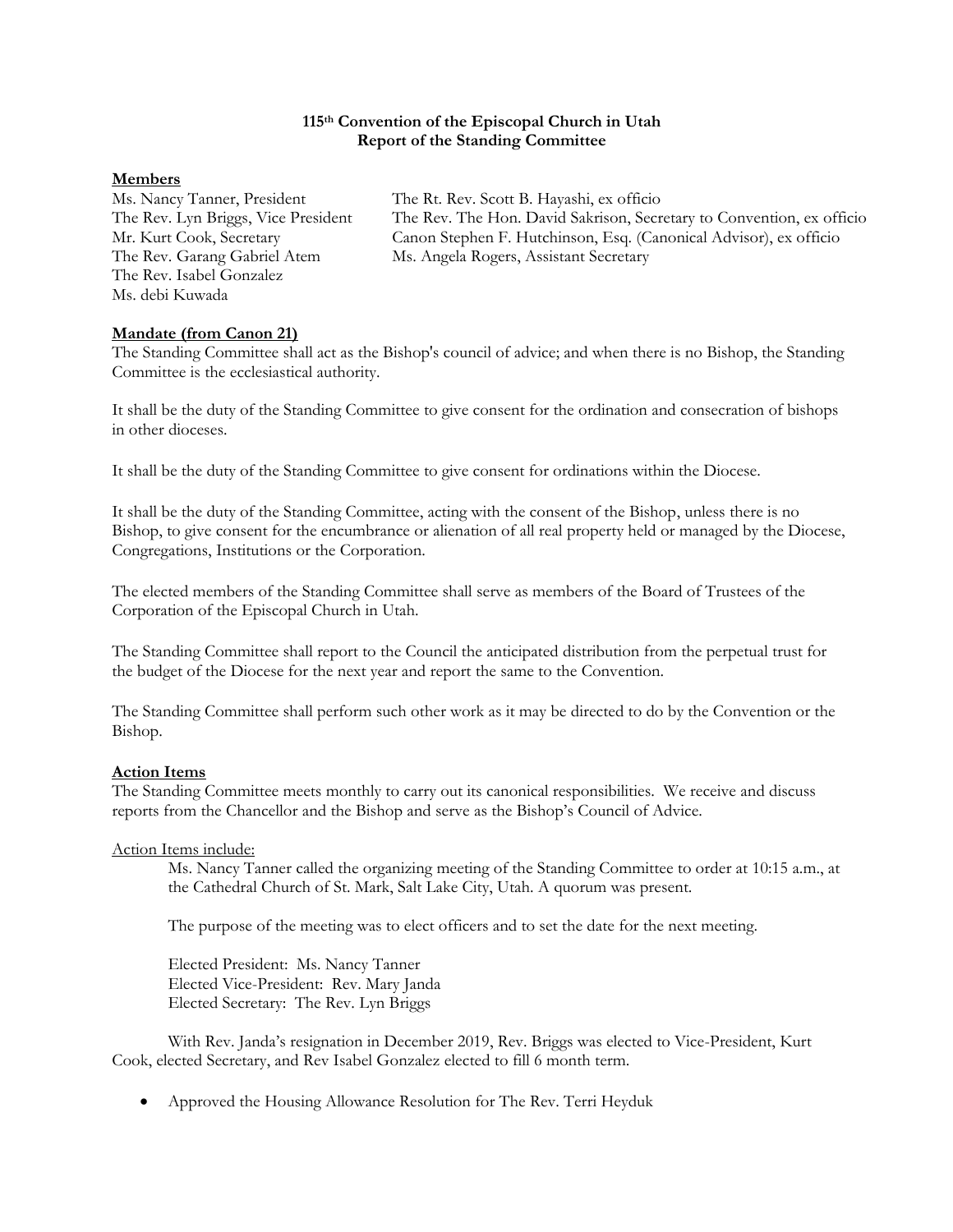- Consented to the election of The Rev. Dr. Jonathan H. Folts, Diocese of South Dakota
- Consented to the election of The Rev. Dr. Shannon MacVean-Brown, Diocese of Vermont
- Consented to the election of The Rev. Cn. Lucinda Ashby, Diocese of El Camino Real
- Consented to the election of The Rev. Dr. Bonnie A. Perry, Diocese of Michigan
- Recommended Ms. Alison Desiderio Peterson as Candidate for Holy Orders
- Recommended Deacon Brian Rallison for Ordination to the Priesthood
- Recommended Deacon Elizabeth Ann Brooks Harden for Ordination to the Priesthood
- Approved the Housing Allowance Resolution for The Rev. Connie Gordon
- Consented to the Ordination of The Rev. Martha Stebbins, Bishop of the Diocese of Montana
- Approved the amended 2019 Constitution and Canons
- Approved to use the 150th Anniversary Project Funds to cover the costs of sending up to 40 lay people to the Rooted in Jesus Conference
- Consented to the Election of The Rev. Dr. Lennon Yuan-Rung, Diocese of Taiwan
- Approved the Resolution to combine the congregations of The Episcopal Church of St. Francis and San Francisco
- Consented to approve additional lay people to attend the Rooted in Jesus Conference with a cap of \$100,500
- Approved the distribution from the Perpetual Trust for the 2020 Diocesan budget of \$3,355,294
- Approved the amended 2019 Diocesan Convention Journal for publication
- Approved the Policy on Use of Proceeds from the Sale of Surplus Property
- Consented to the election of The Rev. Susan B. Haynes, Diocese of Southern Virginia
- Appointed The Rev. Isabel Gonzalez to replace The Rev. Mary Janda on the Committee
- Approved to engage a consultant for the 2021 Bishop Search
- Conducted the election convocation for the Bishop Search Nominating Committee
- Organized the Organizing & Training Retreat for Search Nominating & Standing Committee
- Appointed members to the Search Transition Committee
- Consented to the election of The Rt. Rev. Mark Allen Koevering, Diocese of Lexington
- Approved the Housing Allowance Resolutions for the Clergy of the Diocese of Utah for 2020
- The Rev. Lynn Briggs was elected Vice President and Mr. Kurt Cook was elected Secretary due to the resignation of The Rev. Mary Janda
- Consented to the election of The Rev. Cn. Frank S. Logue, Diocese of Georgia
- Consented to the election of The Rev. Deon Kevin Johnson, Diocese of Missouri
- Recommended Ms. Alison Desiderio Peterson to the Ordination to the Diaconate
- Approved the Resolution to combine the congregations of St. Stephen's and San Esteban
- Consented to the election of The Rev. Poulsen C. Reed, Diocese of Oklahoma
- Consented to the election of The Very Rev. Craig Loya, Diocese of Minnesota
- Approved the Resolution to form a Diocesan Property Committee
- Consented to the election of The Rev. Dr. Glenda S. Curry, Diocese of Alabama
- Approved to adjust the Search process date by 2-3 months due to Covid-19
- Recommended Ms. Suzanne Miller as Candidate for Holy Orders
- Continue to affirm and support the Pastoral Care Center of St. Mark's Hospital
- 9 Congregational visits combined with Standing Committee and Diocesan Council members were performed throughout 2019 and part of 2020
- Approved the bishop search timeline adjustment by approximately 9 months due to ongoing Covid-19 concerns.

# **The Mission Strategy of the Diocese**